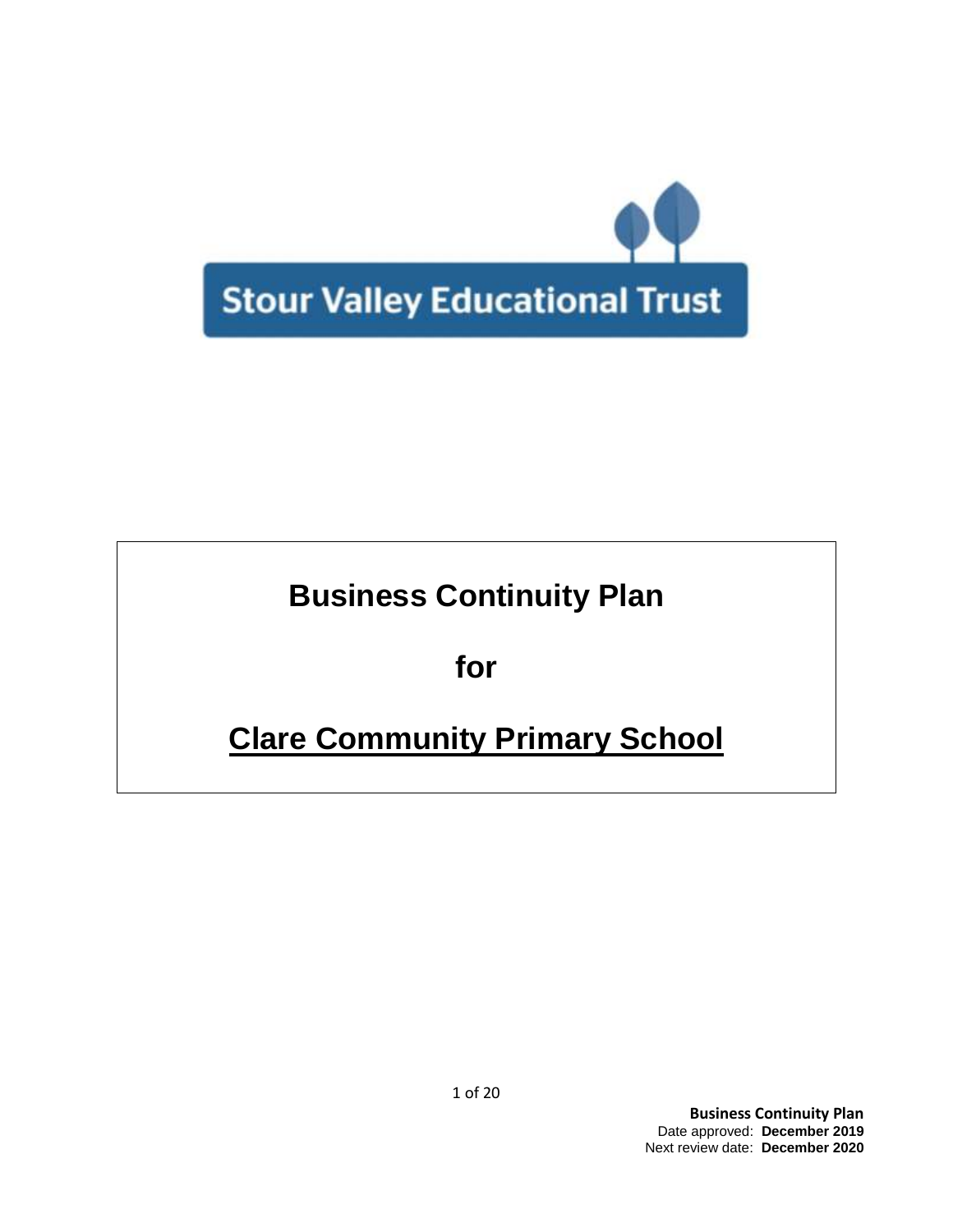# **IN AN EMERGENCY**

| 1  | IF APPROPRIATE, CALL THE EMERGENCY SERVICES ON                          |
|----|-------------------------------------------------------------------------|
|    | 999                                                                     |
|    | CONTACT THE HEADTEACHER REBECCA LOADER ON                               |
| 2  | Direct line: 01787 277423 or Home: 01787 279177 or Mobile: 07393 306271 |
|    | ALTERNATIVELY CONTACT THE DEPUTY HEADTEACHER LORNA                      |
| 3  | <b>STRANGER ON</b>                                                      |
|    | Home: 01440 421077 Mobile: 07975 795880                                 |
|    | WHERE APPROPRIATE CONTACT THE SITE MANAGER SHARON ROBERDS               |
| Δ. | <b>ON</b>                                                               |
|    | Mobile: 07450 607583                                                    |
|    |                                                                         |
| 5  | <b>INFORM THE CHAIR OF GOVERNORS GEORGINA LOVEJOY ON</b>                |
|    | Mobile: 07989442651                                                     |
|    | <b>INFORM THE CHAIR OF TRUSTEES KEITH HAISMAN ON</b>                    |
| 6  | Home: 01787 279182 or 07990 612157                                      |
|    | <b>CONTACT THE SCHOOL INSURERS</b>                                      |
|    | RISK PROTECTION ARRANGEMENT (RPA) ON                                    |
| 7  | Phone: 0330 058 5566                                                    |
|    | Email: rpa@topmarkcms.com                                               |
|    | Report New Claim: www.rpaclaimforms.co.uk                               |
|    | CONTACT THE COUNTY COUNCIL'S EMERGENCY INCIDENT NUMBER ON               |
|    | 01473 263942 (8.30am to 5pm)                                            |
| 8  | <b>OR</b>                                                               |
|    | 01473 433440 (out of hours, bank holidays, weekends)                    |
|    | CONTACT THE COUNTY COUNCIL'S PRESS OFFICE ON                            |
|    | 01473 264389/264291/264387 (During office hours)                        |
| 9  | Out of hours dial 01473 433444 and request the on call Communications   |
|    | Officer is contacted.                                                   |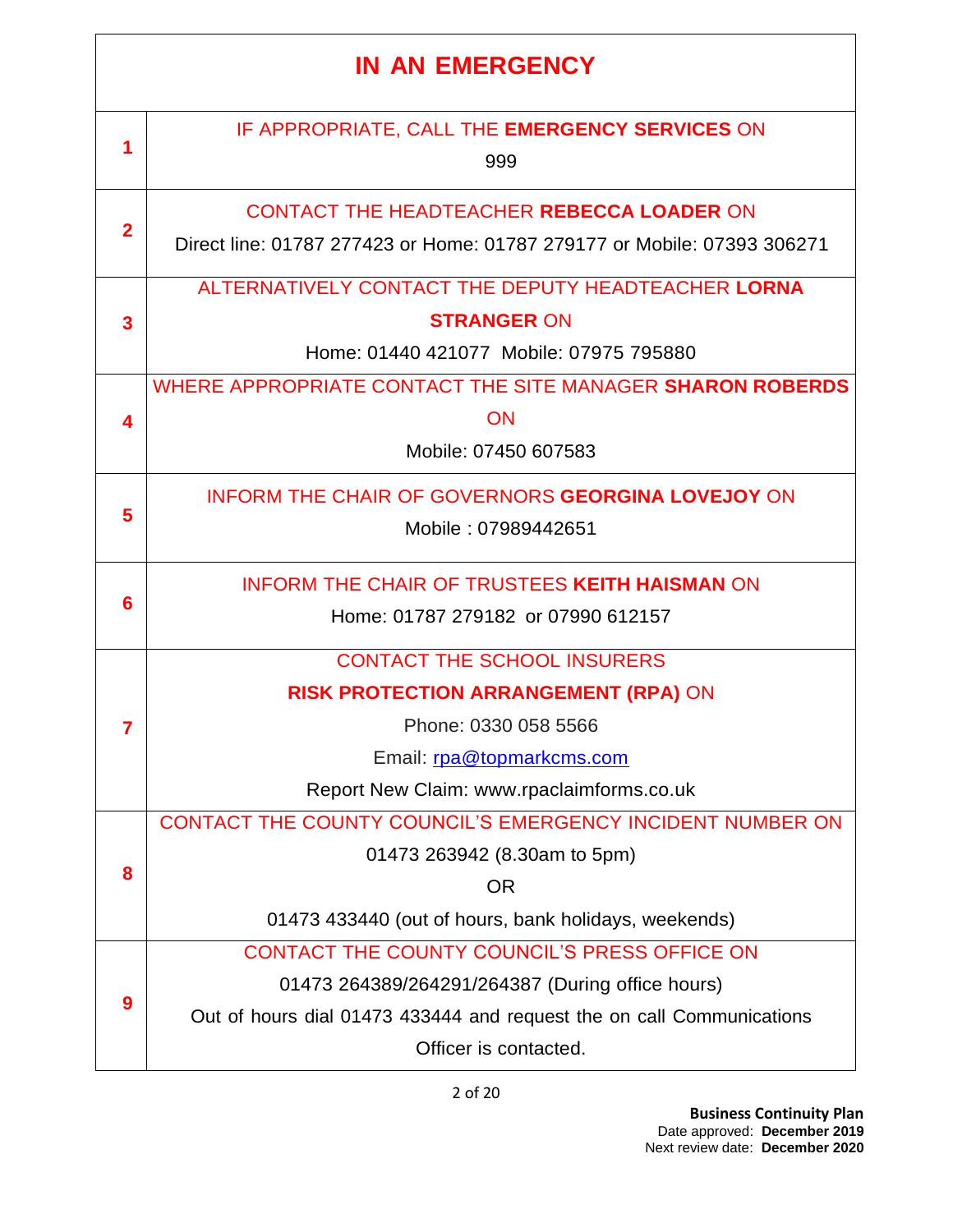# **Checklist to ensure the school is ready to manage critical incidents**

| <b>Responsibilities</b>                                                                                                                                                                                                                                              | <b>In Place</b> |
|----------------------------------------------------------------------------------------------------------------------------------------------------------------------------------------------------------------------------------------------------------------------|-----------------|
| The Headteacher carries the primary responsibility for implementing the procedures<br>detailed in the Plan. In the absence of the Headteacher, the Deputy named in the<br>School Incident Management Plan will cover.                                                | <b>YES</b>      |
| The school has a formally trained Educational Visits Co-ordinator.                                                                                                                                                                                                   | <b>YES</b>      |
| <b>Health &amp; Safety</b>                                                                                                                                                                                                                                           |                 |
| Our whole-school policies follow national health and safety standards, in addition to<br>those available from subject-specific teaching bodies.                                                                                                                      | <b>YES</b>      |
| The school follows the national standards on the testing and maintenance of<br>equipment, fixtures and fittings, with annual testing in place and regular health and<br>safety inspections undertaken and any potential dangers reported and dealt with.             | <b>YES</b>      |
| <b>Training</b>                                                                                                                                                                                                                                                      |                 |
| Appropriate training on the prevention, management and response to incidents has<br>been identified, undertaken and reviewed.                                                                                                                                        | <b>YES</b>      |
| <b>Administrative support</b>                                                                                                                                                                                                                                        |                 |
| A list of all students and staff, with next of kin contact details is held centrally at the<br>school, both on computer and in hard copy, with back-up discs and additional hard<br>copies held at an alternative site, with appropriate security for personal data. | <b>YES</b>      |
| Attendance registers are completed promptly at the beginning of each morning and<br>afternoon session and names of students who arrive late or leave early are<br>recorded.                                                                                          | <b>YES</b>      |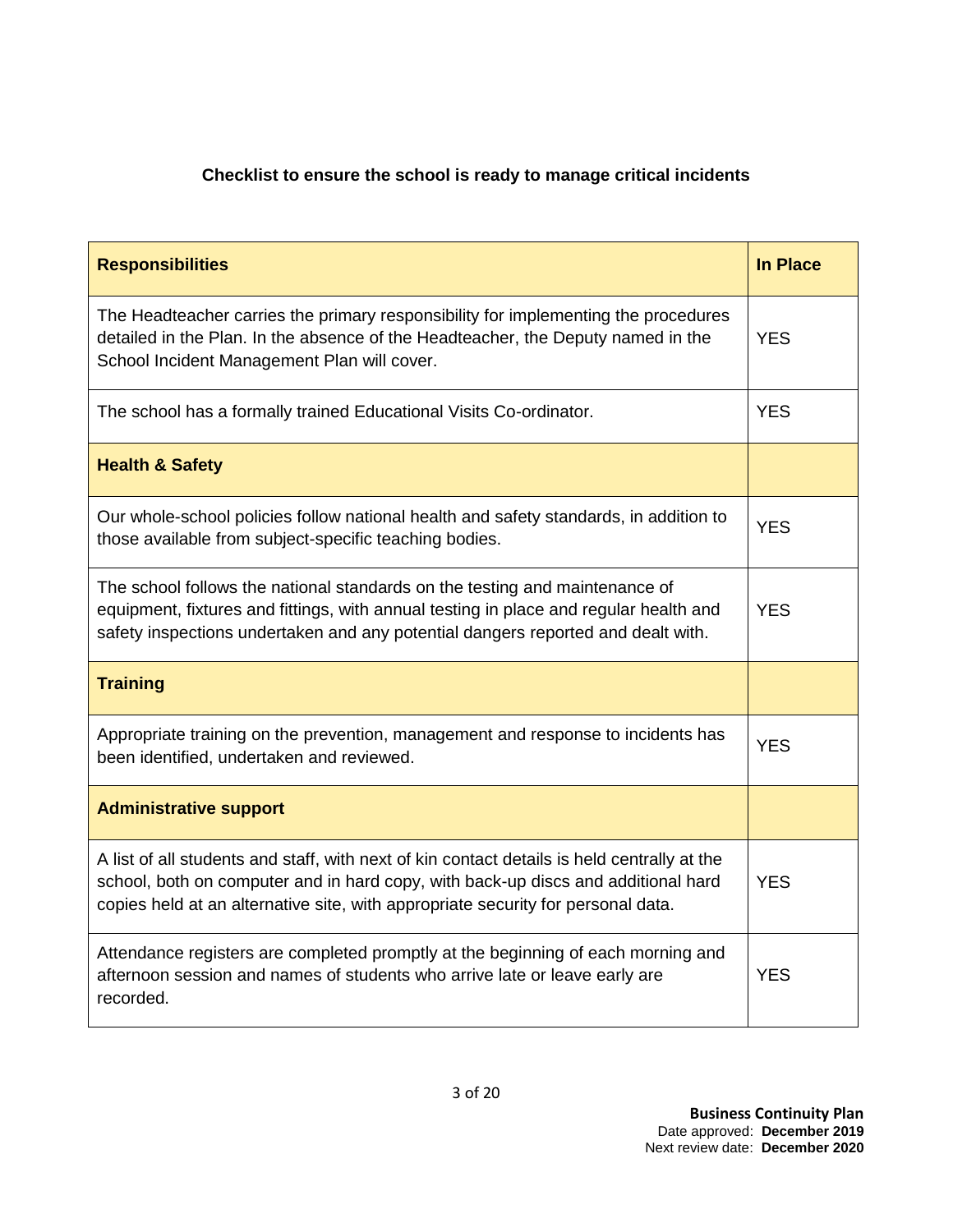| <b>Maintenance of the School Incident Management Plan</b>                                                                                                                                                  | <b>In Place</b> |
|------------------------------------------------------------------------------------------------------------------------------------------------------------------------------------------------------------|-----------------|
| The governing body and senior managers review and update the plan on a regular<br>basis (at least annually).                                                                                               | <b>YES</b>      |
| The plan and contact information are accessible both during and after school hours,<br>on and off the school site.                                                                                         | <b>YES</b>      |
| All school staff are aware of the plan and how it is initiated. New staff joining the<br>school are informed of the arrangements during induction.                                                         | <b>YES</b>      |
| A School Incident Critical Incident Management Team has been identified and roles<br>and responsibilities allocated. Their emergency contact numbers are listed in the<br>School Incident Management Plan. | <b>YES</b>      |
| Arrangements for an independent outgoing telephone line are in place.                                                                                                                                      | <b>YES</b>      |
| Staff with First Aid Qualifications have been identified and are listed in the School<br>Incident Management Plan.                                                                                         | <b>YES</b>      |
| Emergency procedures cover all areas of the school site.                                                                                                                                                   | <b>YES</b>      |
| An inventory of equipment is held on the Parago system and a second copy retained<br>at an alternative site. It is regularly updated.                                                                      | <b>YES</b>      |
| An effective signing-in and -out procedure applies to all visitors and volunteers.                                                                                                                         | <b>YES</b>      |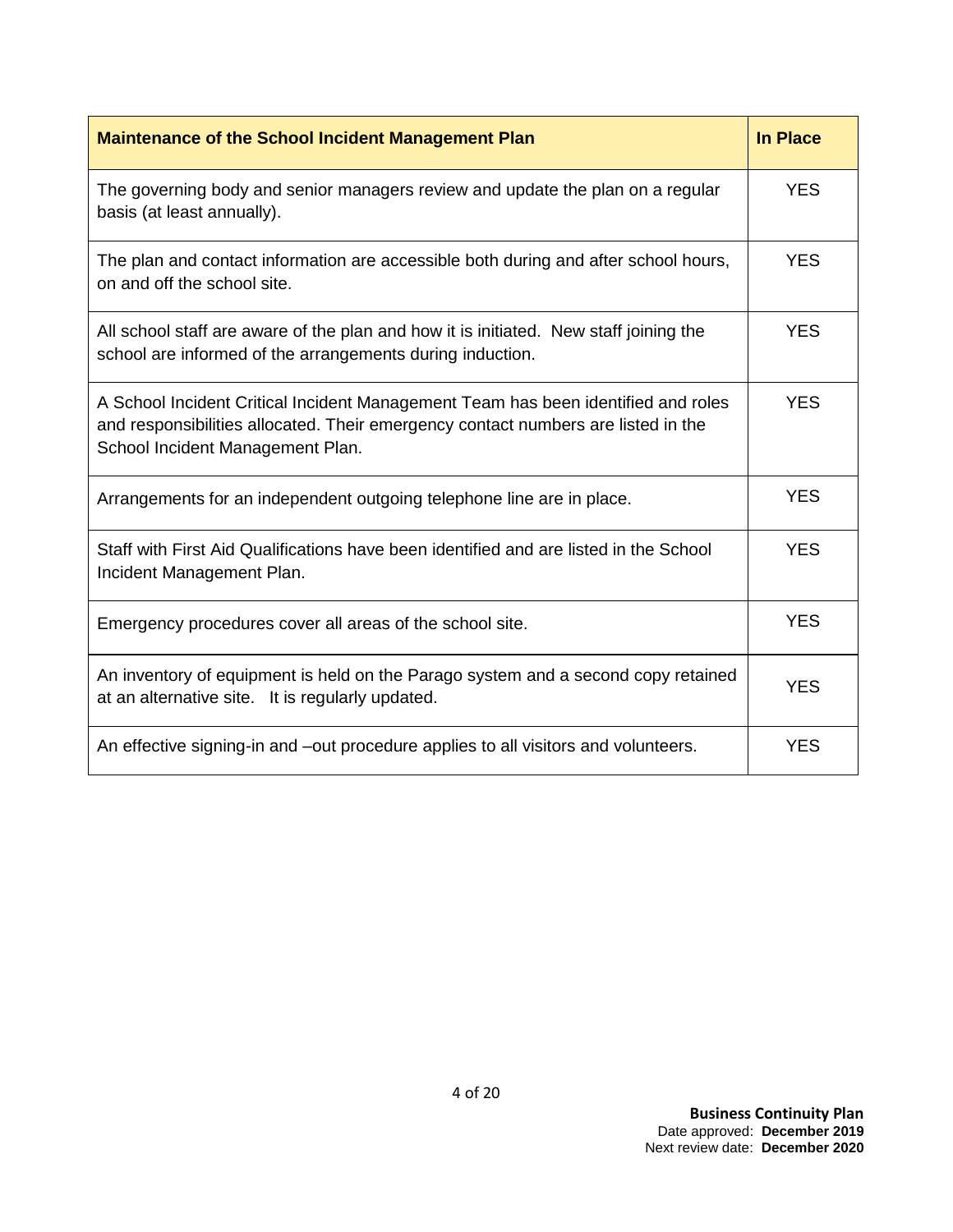#### **A. Responsibilities**

1. The Headteacher, Rebecca Loader, carries the primary responsibility for implementing the procedures detailed in the Plan. In the absence of the Headteacher, the following Deputy will cover:

Lorna Stranger – Deputy Headteacher

- 2. The school's Educational Visits Co-ordinator is: Rebecca Loader
- 3. The following member(s) of the Senior Leadership Team and the governing body have responsibility for maintaining this Plan:

Rebecca Loader – Headteacher

Lorna Stranger – Deputy Headteacher

Georgina Lovejoy – Chair of Governors

Keith Haisman – Chair of Trustees

#### **B. Administrative support**

- 4. A list of all students, staff and next of kin contact details is held on the School SIMS system on the School ICT Network.
- 5. A back-up copy of the above is held off site by the Network Manager.
- 6. An inventory of equipment is held at the following on the School Parago Asset Management database.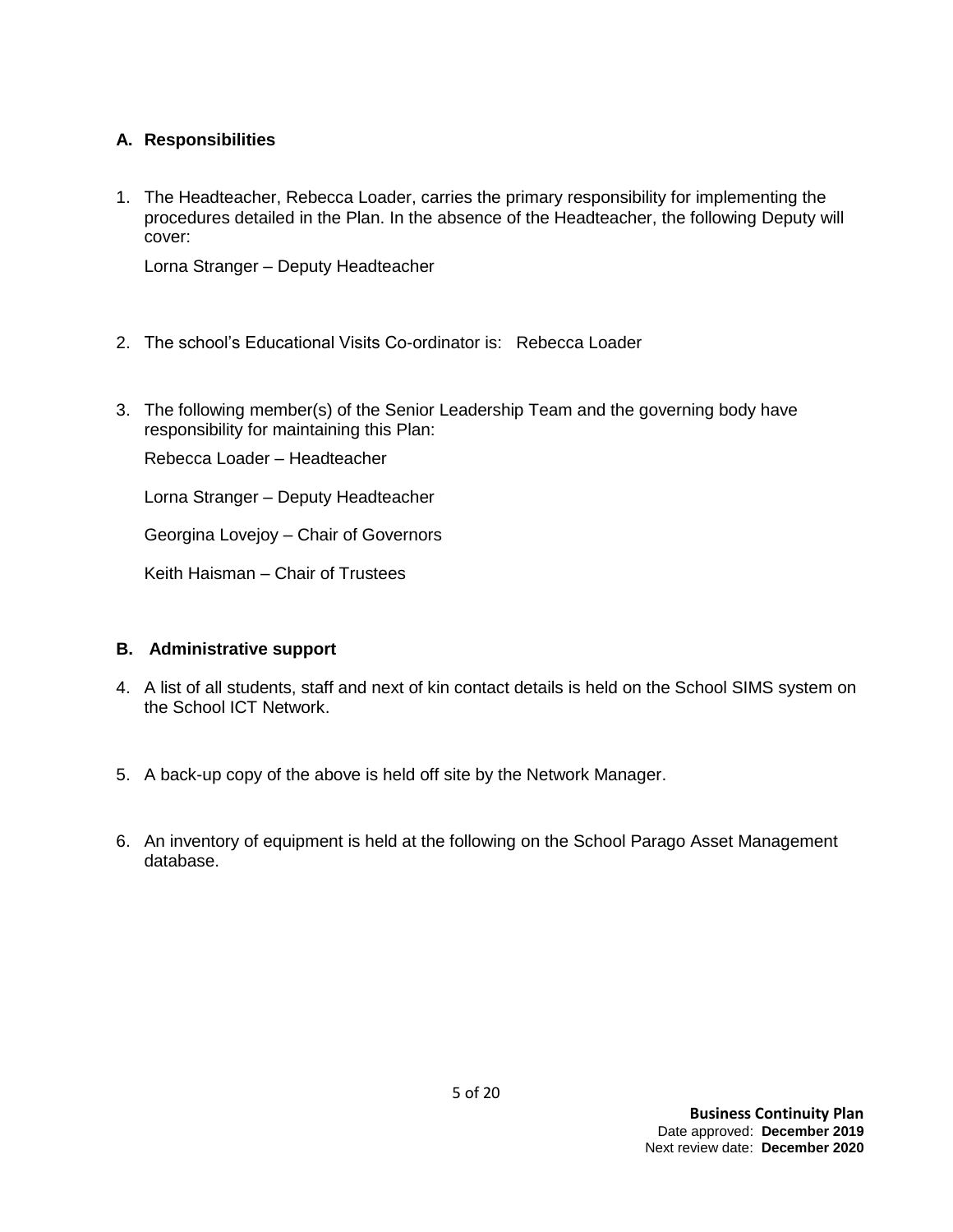### **C. School Incident Management Team**

The following are members of the School Incident Management Team and their responsibilities and emergency contact numbers are as shown:

| <b>Name</b>           | <b>Responsibilities</b>     |
|-----------------------|-----------------------------|
| Rebecca Loader        | Headteacher                 |
| 07393 306271          |                             |
| Lorna Stranger        | Deputy Headteacher          |
| 07975 795880          |                             |
| <b>Sharon Roberds</b> | Site Manager                |
| 07450 607583          |                             |
| Kjesten Cullimore     | <b>MAT Business Manager</b> |
| 07932 396650          |                             |
| <b>Henry Nicoll</b>   | Network Manager             |
| 07864 586419          |                             |
| Keith Haisman         | <b>Chair of Trustees</b>    |
| 07990 612157          |                             |
| Georgina Lovejoy      | <b>Chair of Governors</b>   |
| 07989 442651          |                             |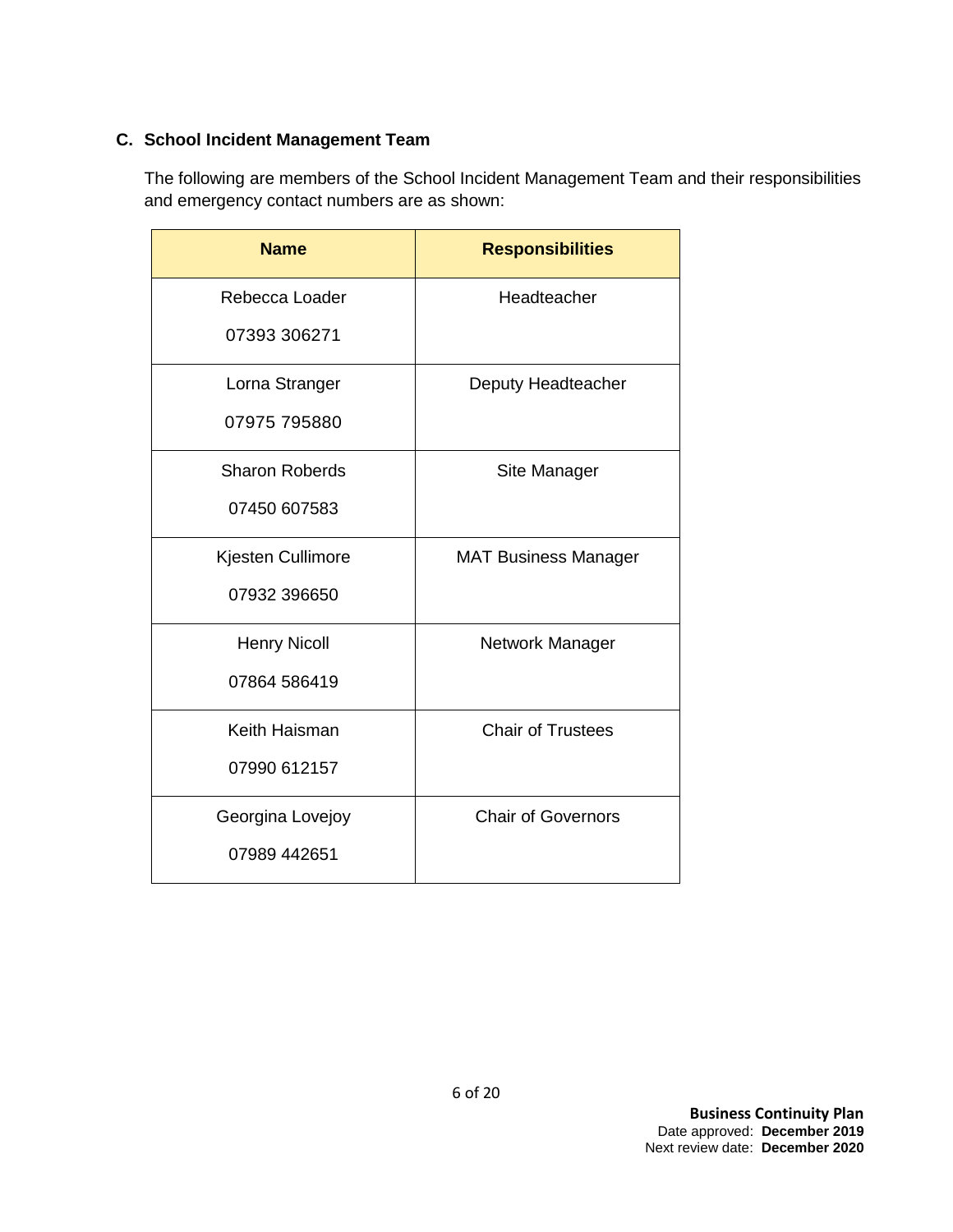### **D. Staff with first aid qualifications**

The following staff are qualified to administer first aid:

| <b>Name</b>         | <b>Job Title</b>            |
|---------------------|-----------------------------|
| Jane Chamberlain    | <b>School Administrator</b> |
|                     |                             |
| <b>Cath Kirk</b>    | <b>Teaching Assistant</b>   |
| Michelle Robson     | <b>Teaching Assistant</b>   |
| Jenny Sibley        | <b>Teaching Assistant</b>   |
| <b>Trudi Taylor</b> | <b>Teaching Assistant</b>   |
| <b>Chloe Walker</b> | Teaching assistant          |
|                     |                             |
| Melissa McIvor      | Teacher                     |
| <b>Tracey Ives</b>  | <b>Teaching Assistant</b>   |
|                     |                             |
|                     |                             |
|                     |                             |
|                     |                             |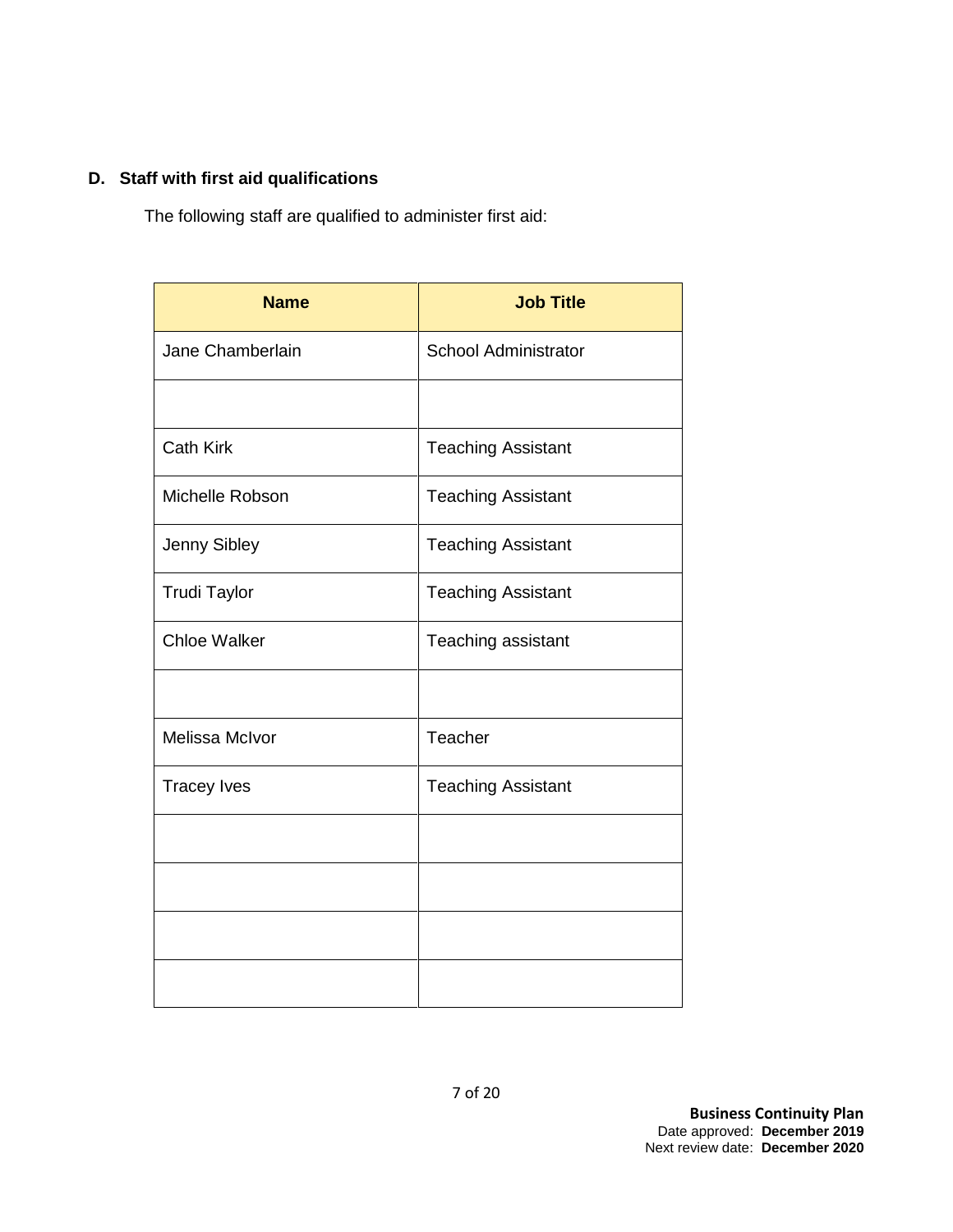#### **E. Actions to take in the event of a critical incident**

**Actions 1-6 are immediate** but the order will be determined by the circumstances at the time. Use the incident log below to record actions taken, with a separate log of specific detailed actions, for example those which involve listing names and other details.

|              | <b>Action</b>                                                                                                                                                   | <b>Taken by</b> | <b>Time</b> | <b>Date</b> |
|--------------|-----------------------------------------------------------------------------------------------------------------------------------------------------------------|-----------------|-------------|-------------|
| 1.           | Ensure safety of all children and adults                                                                                                                        |                 |             |             |
| a)           | Contact emergency services as required.                                                                                                                         |                 |             |             |
| b)           | If off site, establish arrangements for uniting children,<br>adults and staff with their families.                                                              |                 |             |             |
| c)           | Determine whether adults and staff involved in the<br>incident are safe to drive or take public transport or<br>whether they need collecting or transportation. |                 |             |             |
| 2.           | <b>Implement the School Incident Management Plan</b>                                                                                                            |                 |             |             |
| a)           | Person(s) with lead responsibility to be released from all<br>duties.                                                                                           |                 |             |             |
| b)           | Collect School Incident Management Plan and contact<br>numbers.                                                                                                 |                 |             |             |
| $\mathbf{C}$ | Keep a separate log of all additional actions, times and<br>dates.                                                                                              |                 |             |             |
| d)           | Ensure independent telephone line (mobile or line in<br>nearby building) available.                                                                             |                 |             |             |
| e)           | Inform associated schools that could be directly affected<br>by the incident.                                                                                   |                 |             |             |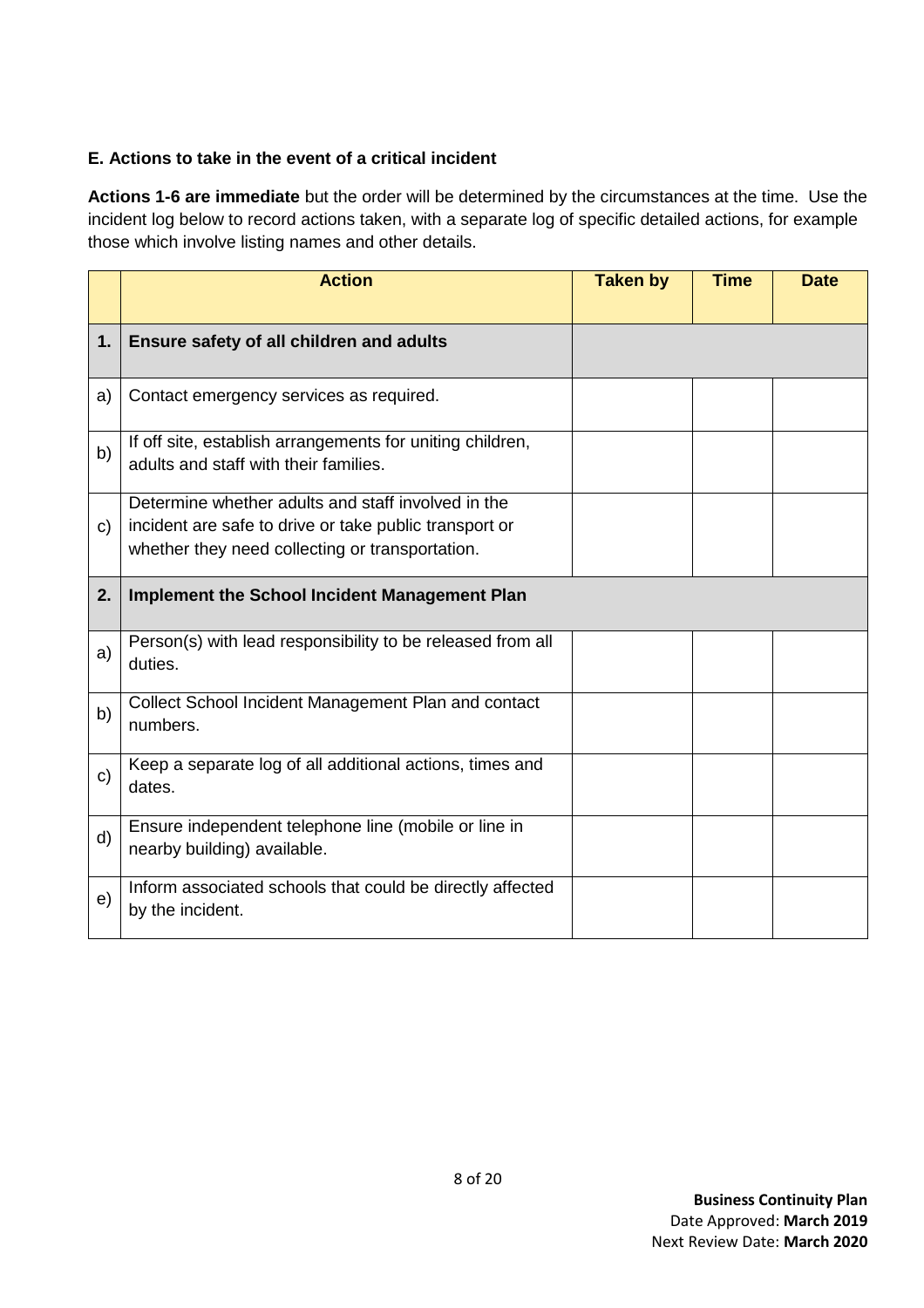|    | <b>Action</b>                                                                                                                             | <b>Taken by</b> | <b>Time</b> | <b>Date</b> |
|----|-------------------------------------------------------------------------------------------------------------------------------------------|-----------------|-------------|-------------|
| 3. | <b>Contact key people</b>                                                                                                                 |                 |             |             |
|    | Headteacher: Rebecca Loader 07393 306271                                                                                                  |                 |             |             |
|    | Site Manager: Sharon Roberds 07450 607583                                                                                                 |                 |             |             |
|    | Deputy Head: Lorna Stranger 07975 795880                                                                                                  |                 |             |             |
|    | Chair of Trustees: Keith Haisman 07990 612157                                                                                             |                 |             |             |
|    | Georgina Lovejoy 07989 442651                                                                                                             |                 |             |             |
|    | MAT Business Manager: Kjesten Cullimore 07932 396650                                                                                      |                 |             |             |
| 4. | Mobilise the school's Incident Management Team                                                                                            |                 |             |             |
| a) | Use Stour Valley Community School as a base to brief the<br>team.                                                                         |                 |             |             |
| b) | Clarify tasks, make plans, assign roles.                                                                                                  |                 |             |             |
| c) | Set up timetable of meetings to review management of<br>incident.                                                                         |                 |             |             |
| 5. | Contact families of students, adults and staff involved in the incident                                                                   |                 |             |             |
| a) | Designate key members of staff to make contact.                                                                                           |                 |             |             |
| b) | Ensure that persons making contact are fully briefed, with<br>written guidance if necessary.                                              |                 |             |             |
| C) | Use the record of contacts to avoid confusion and distress<br>through duplication of contacts and to ensure that no-one<br>is missed out. |                 |             |             |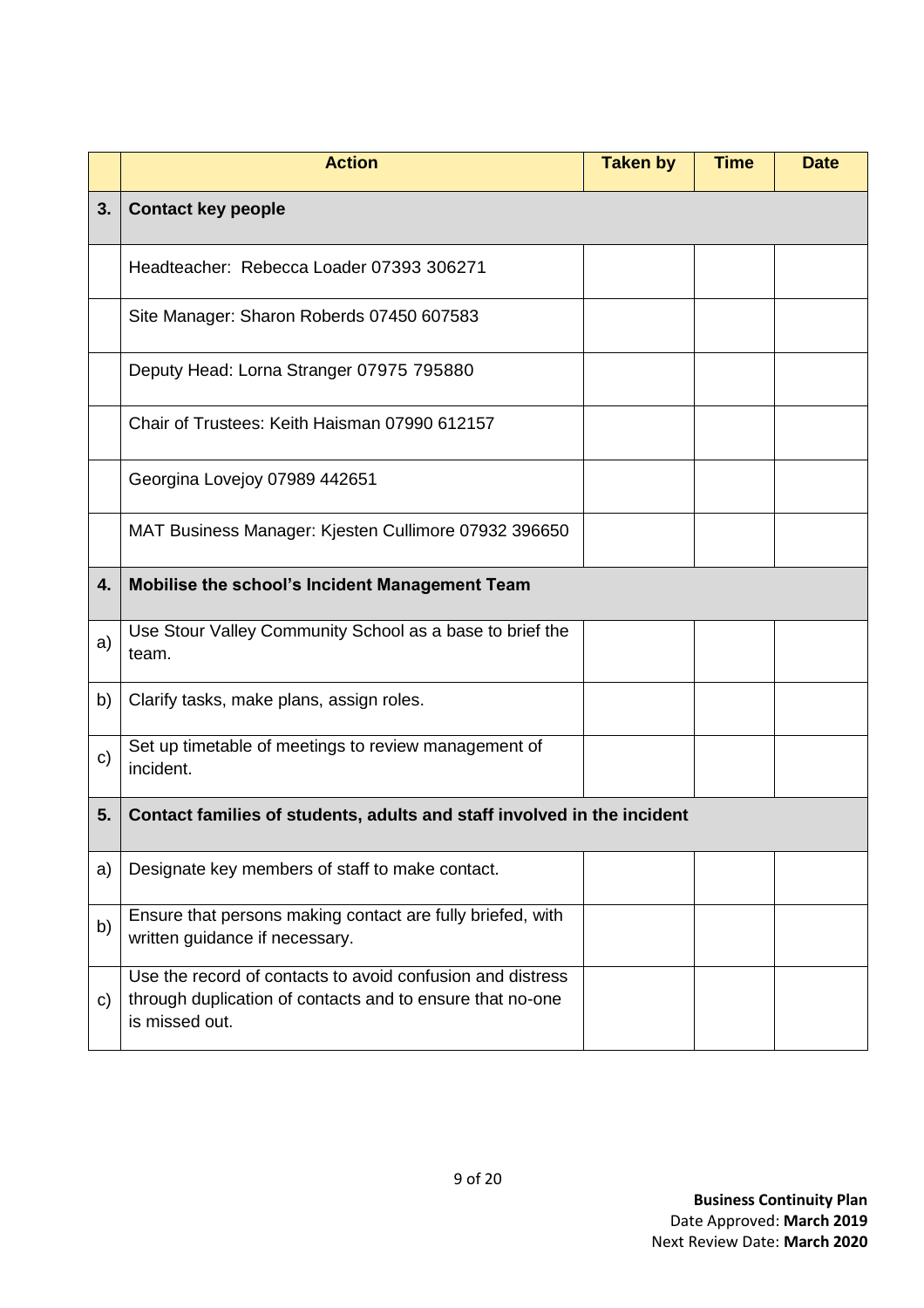|              | <b>Action</b>                                                                                                                                          | <b>Taken by</b> | <b>Time</b> | <b>Date</b> |
|--------------|--------------------------------------------------------------------------------------------------------------------------------------------------------|-----------------|-------------|-------------|
| d)           | Establish and offer useful telephone numbers, either for<br>support or for more information, such as emergency<br>disaster number of hospital.         |                 |             |             |
| e)           | Where appropriate, share the contact numbers of other<br>families involved in the incident where they have given<br>permission for this.               |                 |             |             |
| $f$ )        | Where appropriate, give advice to parents and families on<br>responding to contacts from the media.                                                    |                 |             |             |
| g)           | Where appropriate, give information about arrangements<br>for uniting or putting in contact children, adults and staff<br>with their parents/families. |                 |             |             |
| h)           | Where a parent or family cannot be contacted, consider<br>asking the Police or another professional to visit the<br>home.                              |                 |             |             |
| 6.           | Brief staff, governors, students, parents and other members of the school community                                                                    |                 |             |             |
| a)           | Contact and brief Chair of Governors; request that he<br>inform all other governors and trustees.                                                      |                 |             |             |
| b)           | Hold briefing meetings for all teaching and support staff;<br>consider setting up a schedule to keep staff informed and<br>updated during the day.     |                 |             |             |
| $\mathbf{C}$ | Headteacher/Chair of Trustees/Chair of Governors to<br>issue a prepared statement for all parents.                                                     |                 |             |             |
| d)           | Inform students in the most appropriate way.                                                                                                           |                 |             |             |
| e)           | Identify students, adults and staff who are absent. Make<br>appropriate arrangements for them to be briefed.                                           |                 |             |             |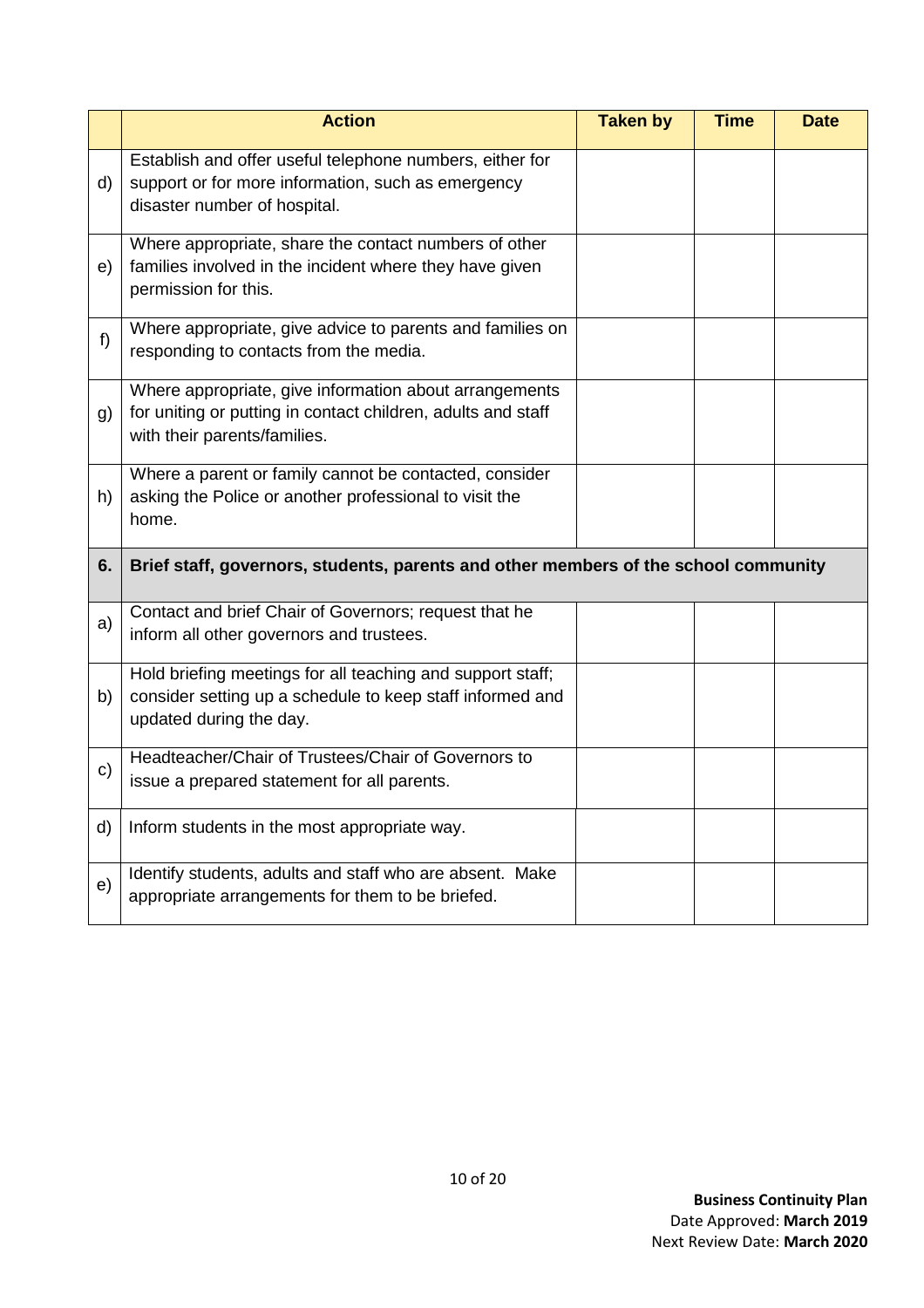| Actions 7 - 10 refer to managing the school's response to the incident. |                                                                                                                                                                                                                                              |                 |             |             |
|-------------------------------------------------------------------------|----------------------------------------------------------------------------------------------------------------------------------------------------------------------------------------------------------------------------------------------|-----------------|-------------|-------------|
|                                                                         | <b>Action</b>                                                                                                                                                                                                                                | <b>Taken by</b> | <b>Time</b> | <b>Date</b> |
| 7.                                                                      | Plan management of the incident (with key members of the incident team and outside<br>agencies as appropriate)                                                                                                                               |                 |             |             |
| a)                                                                      | Meet with the school's Incident Management Team.                                                                                                                                                                                             |                 |             |             |
| b)                                                                      | Review plans, clarify tasks, assign roles and make further<br>plans accordingly.                                                                                                                                                             |                 |             |             |
| c)                                                                      | Ensure that school and other agencies' actions are properly<br>co-ordinated.                                                                                                                                                                 |                 |             |             |
| d)                                                                      | Establish timetable of meetings to review the management of<br>the incident.                                                                                                                                                                 |                 |             |             |
| e)                                                                      | Clarify criteria for withdrawal of outside agencies at<br>appropriate stage.                                                                                                                                                                 |                 |             |             |
| f)                                                                      | Access further advice from the Emergency Services if<br>required.                                                                                                                                                                            |                 |             |             |
| 8.                                                                      | Set up arrangements to deal with enquiries                                                                                                                                                                                                   |                 |             |             |
| a)                                                                      | At the earliest opportunity, nominate a school spokesperson<br>who will be previously briefed and given a written statement<br>from the Headteacher/Chair of Trustees/Chair of Governors<br>limited to necessary information to be released. |                 |             |             |
| b)                                                                      | Ensure that all media contacts are either directed to, or dealt<br>with, by our nominated person(s).                                                                                                                                         |                 |             |             |
| c)                                                                      | Consider providing those answering the phone with a written<br>statement as to what it is appropriate for them to say.                                                                                                                       |                 |             |             |
| d)                                                                      | Caution staff about talking to the media.                                                                                                                                                                                                    |                 |             |             |
| e)                                                                      | Organise additional staff to deal with phone enquiries and<br>people coming to the school as necessary.                                                                                                                                      |                 |             |             |
| f)                                                                      | Designate separate areas for parents, media, staff and<br>agencies managing the incident and others; avoid too many<br>people in any one space.                                                                                              |                 |             |             |
| g)                                                                      | Ensure that an entry is made in the incident log of all<br>important contacts.                                                                                                                                                               |                 |             |             |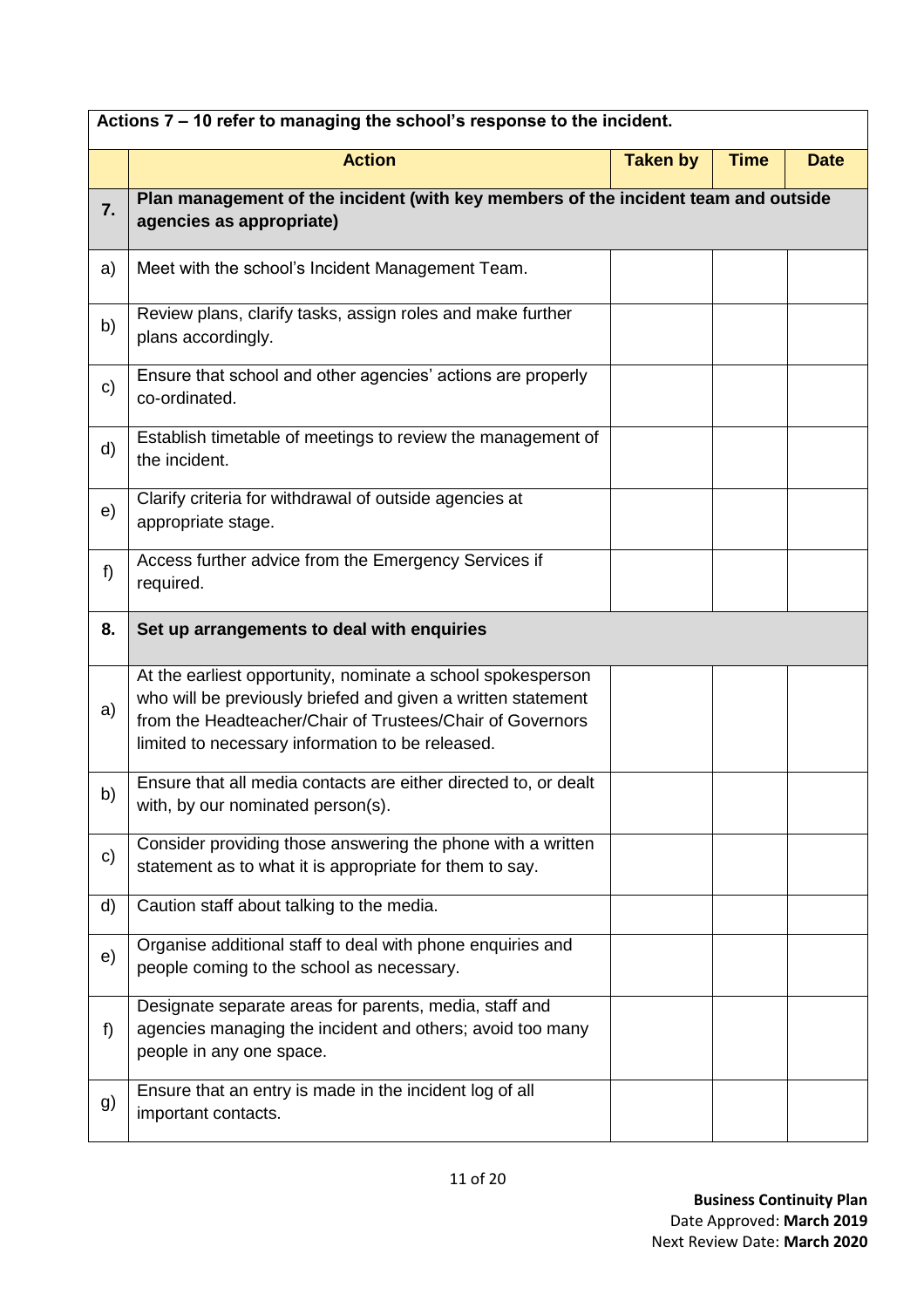|         | <b>Action</b>                                                                                                                                                                       | <b>Taken by</b> | <b>Time</b> | <b>Date</b> |
|---------|-------------------------------------------------------------------------------------------------------------------------------------------------------------------------------------|-----------------|-------------|-------------|
| 9.      | Make arrangements to support children and adults                                                                                                                                    |                 |             |             |
| a)      | Identify those children, adults and staff who are most likely to<br>be in need of support.                                                                                          |                 |             |             |
| b)      | Arrange for school staff/ Trustees to obtain consent from<br>parents/carers if possible where outside agencies are<br>involved.                                                     |                 |             |             |
| c)      | Ensure that students, adults, staff and parent/carers are<br>aware of the support arrangements that the school is making<br>and how these are accessed.                             |                 |             |             |
| d)      | Consider setting aside and staffing an appropriate area for<br>children who are becoming too distressed to continue with<br>their lessons.                                          |                 |             |             |
| e)      | Consider setting aside and staffing an area for people<br>coming into school who are distressed.                                                                                    |                 |             |             |
| f)      | In addition to the individuals directly affected, refer to an<br>established list of children and adults who are most likely to<br>suffer distress as a consequence of an incident. |                 |             |             |
| g)      | Maintain normal school routines wherever possible.                                                                                                                                  |                 |             |             |
| h)      | Consider holding staff meeting with support agencies to<br>discuss appropriate management strategies for distressed<br>children.                                                    |                 |             |             |
| i)      | Plan how to manage distress that may be caused by on-<br>going police/legal proceedings and media attention.                                                                        |                 |             |             |
| j)      | Give children permission individually and collectively to<br>discuss what has happened and their reactions.                                                                         |                 |             |             |
| k)      | Consider putting on a special assembly to give students<br>information about the grieving process and to enable them to<br>talk through their experiences.                          |                 |             |             |
| $\vert$ | Plan appropriate support for staff to enable them to cope with<br>children's questions and discussion.                                                                              |                 |             |             |
| m)      | Ensure that all staff, including those co-ordinating the<br>school's response, do not neglect their own need for support.                                                           |                 |             |             |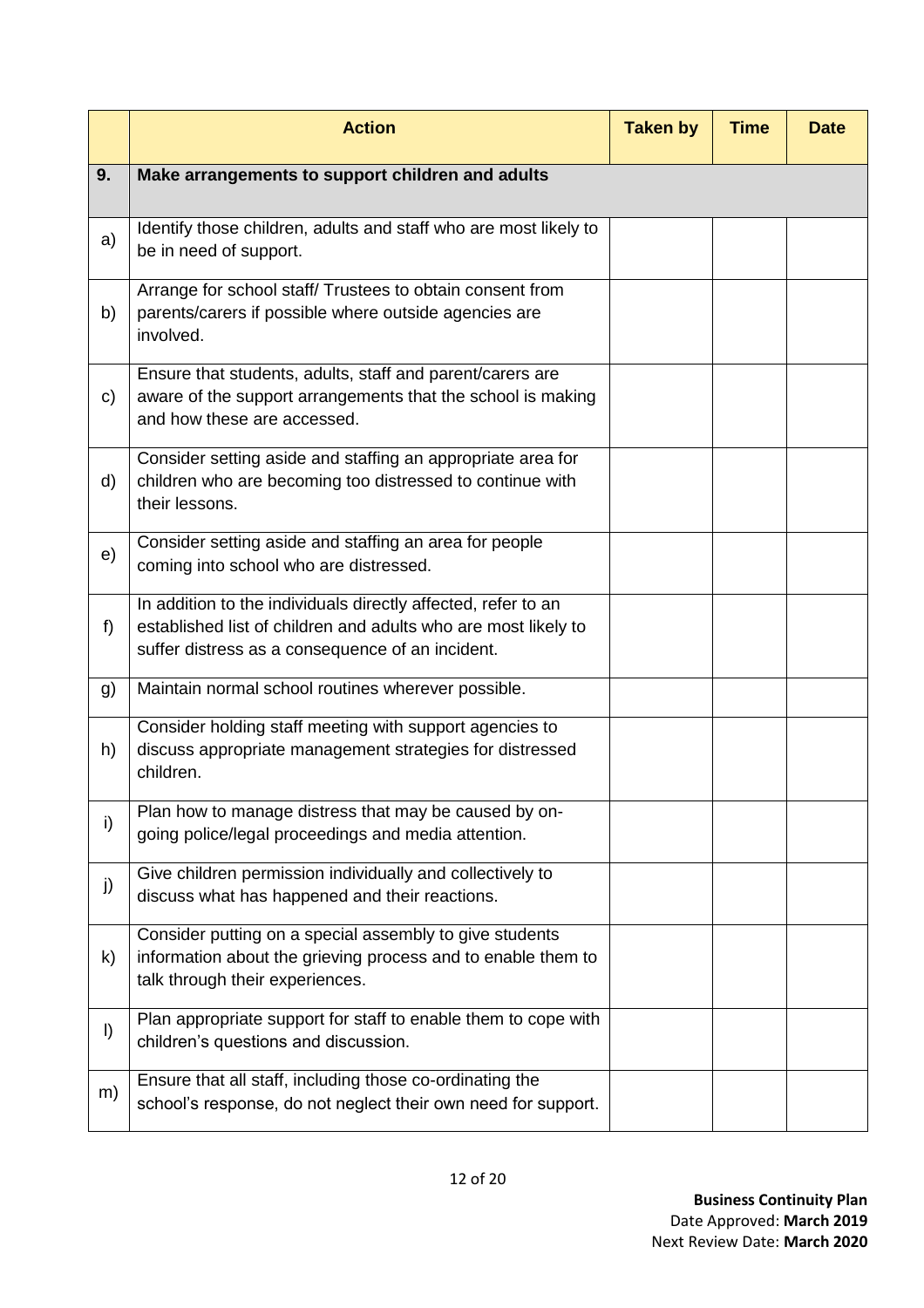| n)           | Schedule staff co-ordinating the school's response to be 'off<br>duty'.                                                                                                                                                             |  |  |
|--------------|-------------------------------------------------------------------------------------------------------------------------------------------------------------------------------------------------------------------------------------|--|--|
| O)           | Ensure staff are alert to physical and/or emotional change or<br>any other signals of distress among staff as well as children.                                                                                                     |  |  |
| p)           | Refer staff, adults and, with parental consent, students to<br>outside agencies for support.                                                                                                                                        |  |  |
| 10.          | Make arrangements for personal effects, registers and area(s) of the school affected.                                                                                                                                               |  |  |
| a)           | In discussion with parents/families, decide on what to do with<br>the personal effects of the individuals who are critically ill, or<br>who have died.                                                                              |  |  |
| b)           | Consider discussing with relevant class members what would<br>be appropriate for work (including work as part of any<br>displays) such as desks, books, or lockers belonging to<br>individuals who have died or are critically ill. |  |  |
| $\mathbf{C}$ | Make arrangements to adjust class registers, rotas and any<br>other student listings accordingly.                                                                                                                                   |  |  |
| d)           | Make appropriate arrangements for the part of the school<br>where the incident occurred.                                                                                                                                            |  |  |
|              | Actions 11 - 13 refer to the return to normality                                                                                                                                                                                    |  |  |
|              |                                                                                                                                                                                                                                     |  |  |
| 11.          | Make arrangements for expressions of sympathy and/or acknowledgement of what has<br>happened.                                                                                                                                       |  |  |
| a)           | Make arrangements to express support/sympathy to families,<br>children and adults who have been hurt or bereaved.                                                                                                                   |  |  |
| b)           | Make arrangements to support the plans that the family may<br>have for a memorial.                                                                                                                                                  |  |  |
| C)           | Make plans for attendance at funerals. Find out if school<br>representatives are welcome. Ensure that they feel able to<br>cope with these tasks.                                                                                   |  |  |
| d)           | Make arrangements for someone from school to visit the<br>injured in hospital or the bereaved at home.                                                                                                                              |  |  |
| e)           | Consider sending cards and messages from children and<br>staff to children, adults and staff affected.                                                                                                                              |  |  |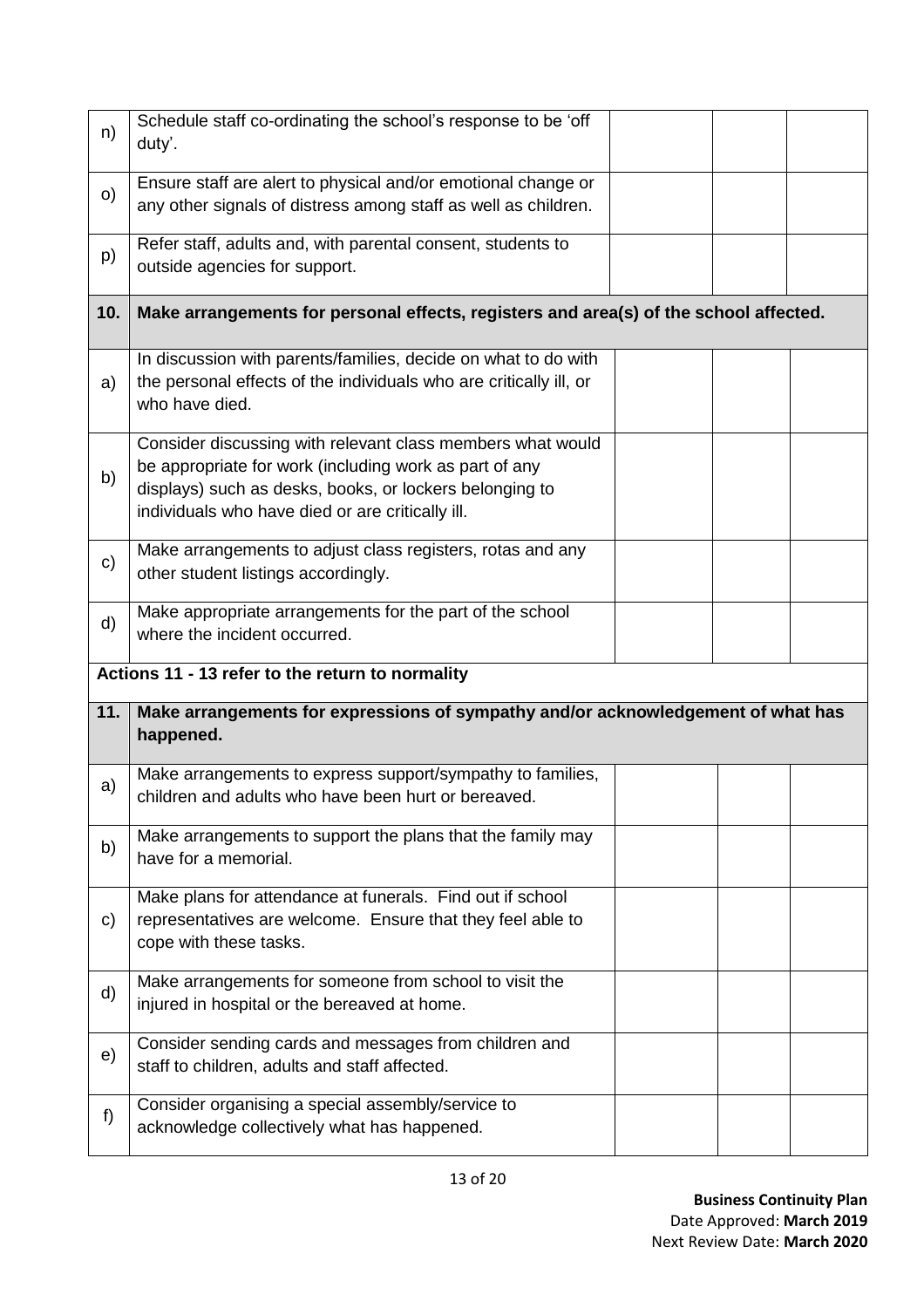| g)  | Consider setting up a special area in the school where<br>writing, art work or other mementos can be dedicated to<br>individuals affected.                                                                                    |                 |             |             |
|-----|-------------------------------------------------------------------------------------------------------------------------------------------------------------------------------------------------------------------------------|-----------------|-------------|-------------|
|     | <b>Action</b>                                                                                                                                                                                                                 | <b>Taken by</b> | <b>Time</b> | <b>Date</b> |
| 12. | Plan for the return to school of those involved in the incident                                                                                                                                                               |                 |             |             |
| a)  | Home visit by the appropriate member of staff to discuss<br>arrangements for return (such as visits or part-time<br>attendance).                                                                                              |                 |             |             |
| b)  | Planned support for emotional needs (such as how to cope<br>with the comments and questions of other students or<br>permission to remove themselves from lessons to go to an<br>agreed place if they are becoming distressed. |                 |             |             |
| c)  | Support for possible physical needs (such as mobility<br>difficulties, or disfigurements).                                                                                                                                    |                 |             |             |
| d)  | Rota of home visits from school friends.                                                                                                                                                                                      |                 |             |             |
| e)  | Where appropriate, organise work to be sent home prior to<br>return.                                                                                                                                                          |                 |             |             |
| f)  | Brief staff and children on how best to support individuals<br>returning to school.                                                                                                                                           |                 |             |             |
| 13. | <b>Plan memorials and commemorations</b>                                                                                                                                                                                      |                 |             |             |
| a)  | Consider an appropriate memorial, taking into account the<br>wishes of those who were involved or bereaved.                                                                                                                   |                 |             |             |
| b)  | Appeals and donations are a complex area and advice should<br>be sought from the British Red Cross.                                                                                                                           |                 |             |             |
| c)  | Discuss how to mark anniversaries; for example,<br>commemorative service/assembly, concert, display.                                                                                                                          |                 |             |             |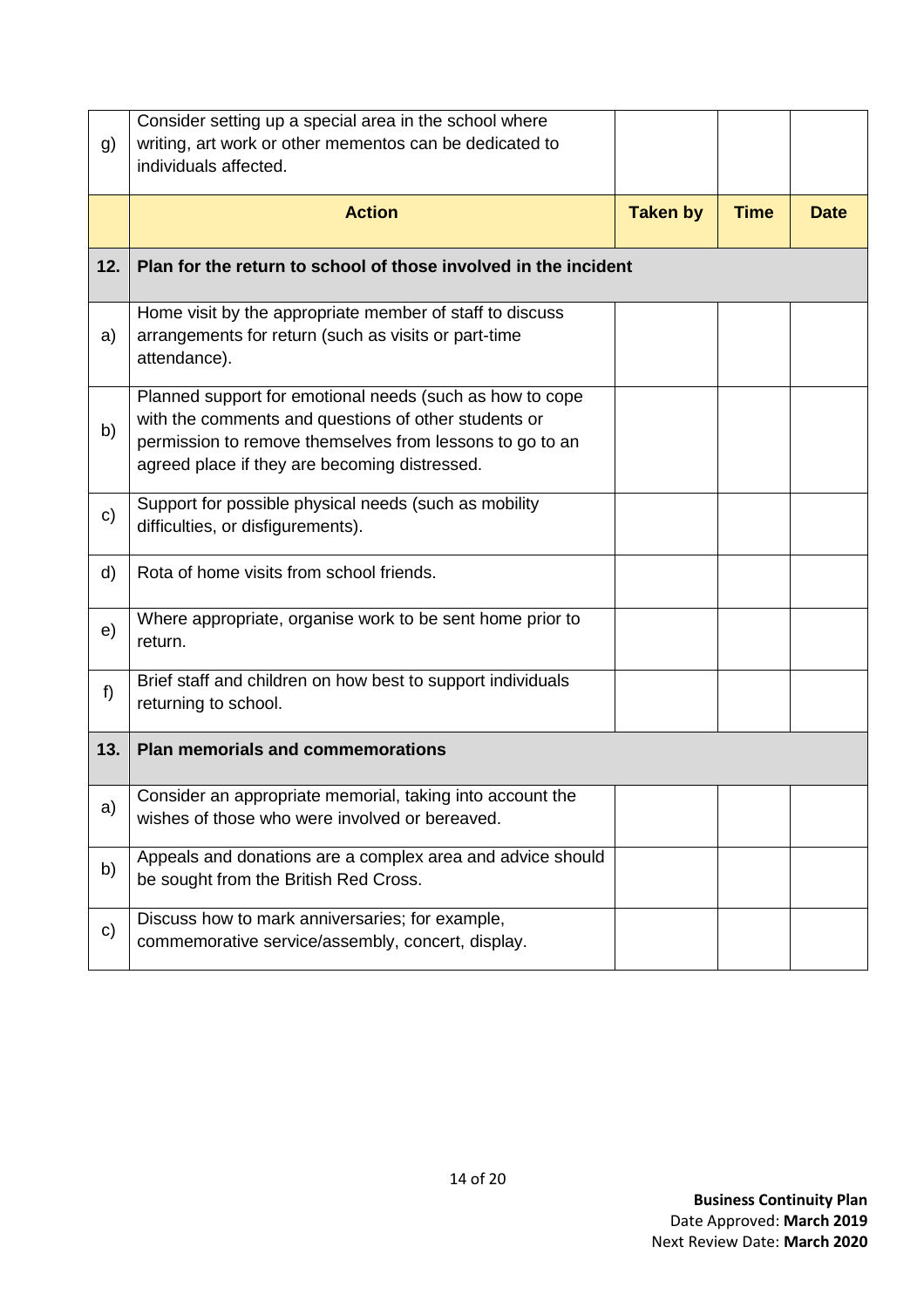**Appendix 1 – Priority Contacts:**

**Doctor's Surgeries:**

**Clare - Clare Guildhall Surgery (01787 277523)**

**Clare – Stonehall Surgery (01787 278999)**

**Glemsford – Glemsford Surgery (01787 280484)**

**Long Melford – Long Melford Practice (01787 378226)**

**Local Radio Stations:**

**BBC Radio Suffolk - 01473 250000 (main switchboard)** 

**or** 

**01473 340707 (newsdesk)**

**Environmental Health Agency:**

**0370 850 6506 (Ipswich)**

**St Edmundsbury Borough Council:**

**01284 763233** 

**Site Manager:**

**Sharon Roberds** 

**07450 607583**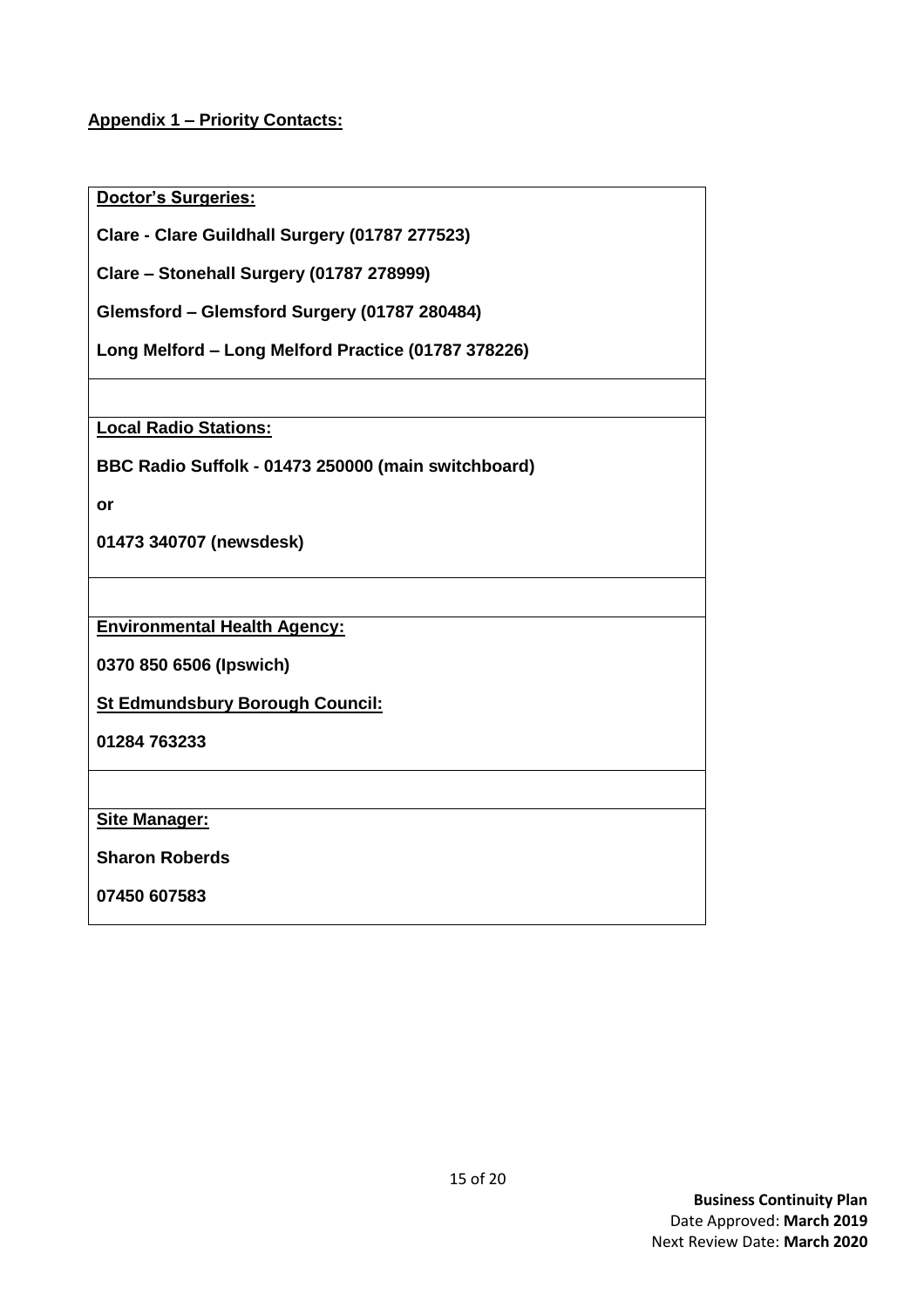#### **Appendix 2 – Key Contacts:**

#### **RPA Insurance, via:**

**Topmark Claims Management Limited** 160 Bath Street Glasgow G2 4TB

Tel: 03300 585 566 (Phone for emergencies and urgent incidents (excluding overseas travel) Tel: 020 3475 5031 (Phone for overseas travel emergencies and incidents)

#### **RPA Risk Management Advice, via:**

**Willis Towers Watson** Willis GB Friars Street **Ipswich Suffolk** IP1 1TA

Tel: 0117 9769 361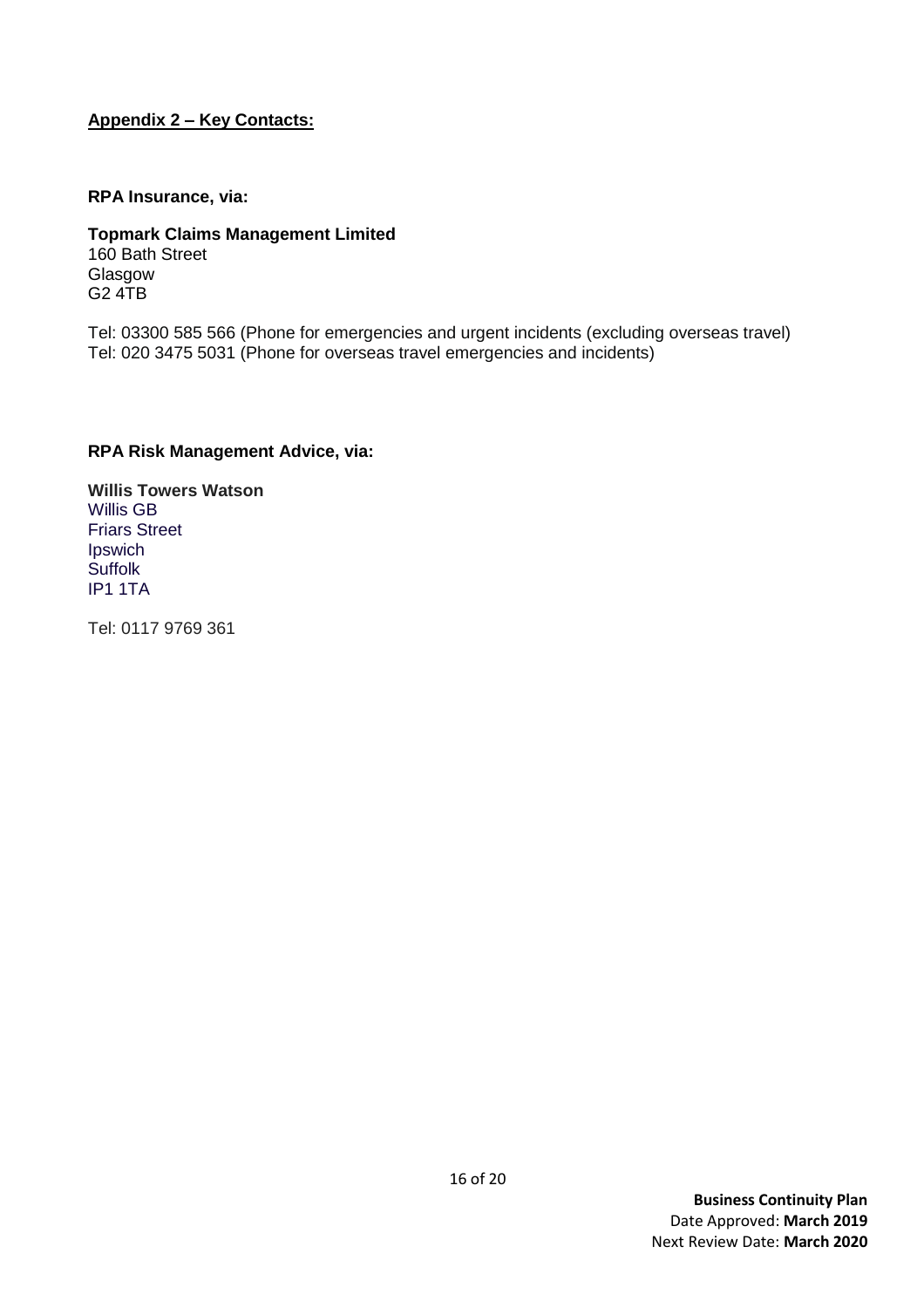# **Appendix 3 – Clare Community Primary School, Student Transport Services:**

| <b>Suffolk County</b><br>Council | <b>Transport Dept</b> | 01473 265212 | Direct number for            |
|----------------------------------|-----------------------|--------------|------------------------------|
|                                  |                       |              | <b>Andrew Gee (in charge</b> |
|                                  |                       |              | of school transport)         |

| <b>Company</b>                  | <b>Telephone Number</b> | <b>Bus Route</b>    | <b>Villages</b>                                                                             |
|---------------------------------|-------------------------|---------------------|---------------------------------------------------------------------------------------------|
| <b>Stephensons of Essex</b>     | 01702 541511            | <b>SC703</b>        | Glemsford, Cavendish                                                                        |
| De Vere                         | 01787 460118            | <b>SC695</b>        | Boxted, Glemsford,<br>Cavendish                                                             |
| 24 x 7 (taxi)                   | 01279 816126            | <b>SC698</b>        | Rede, Hawkedon,<br>Somerton, Boxted                                                         |
| Felix (taxi)                    | 01787 310574            | <b>SC701</b>        | Boxted, Hartest,<br>Stanstead, Glemsford,<br>Cavendish                                      |
| H C Chambers                    | 01787 375360            | <b>SC702</b>        | Sudbury, Glemsford,<br>Cavendish                                                            |
| <b>Beestons</b>                 | 01473 823243            | <b>S236, SVCS B</b> | Sudbury, Acton,<br>Gt Waldingfield,<br>Gt Cornard,<br>Long Melford,<br>Glemsford, Cavendish |
| <b>Big Green Bus</b><br>Company | 07758 129116            | <b>HL018</b>        | Haverhill, Clare                                                                            |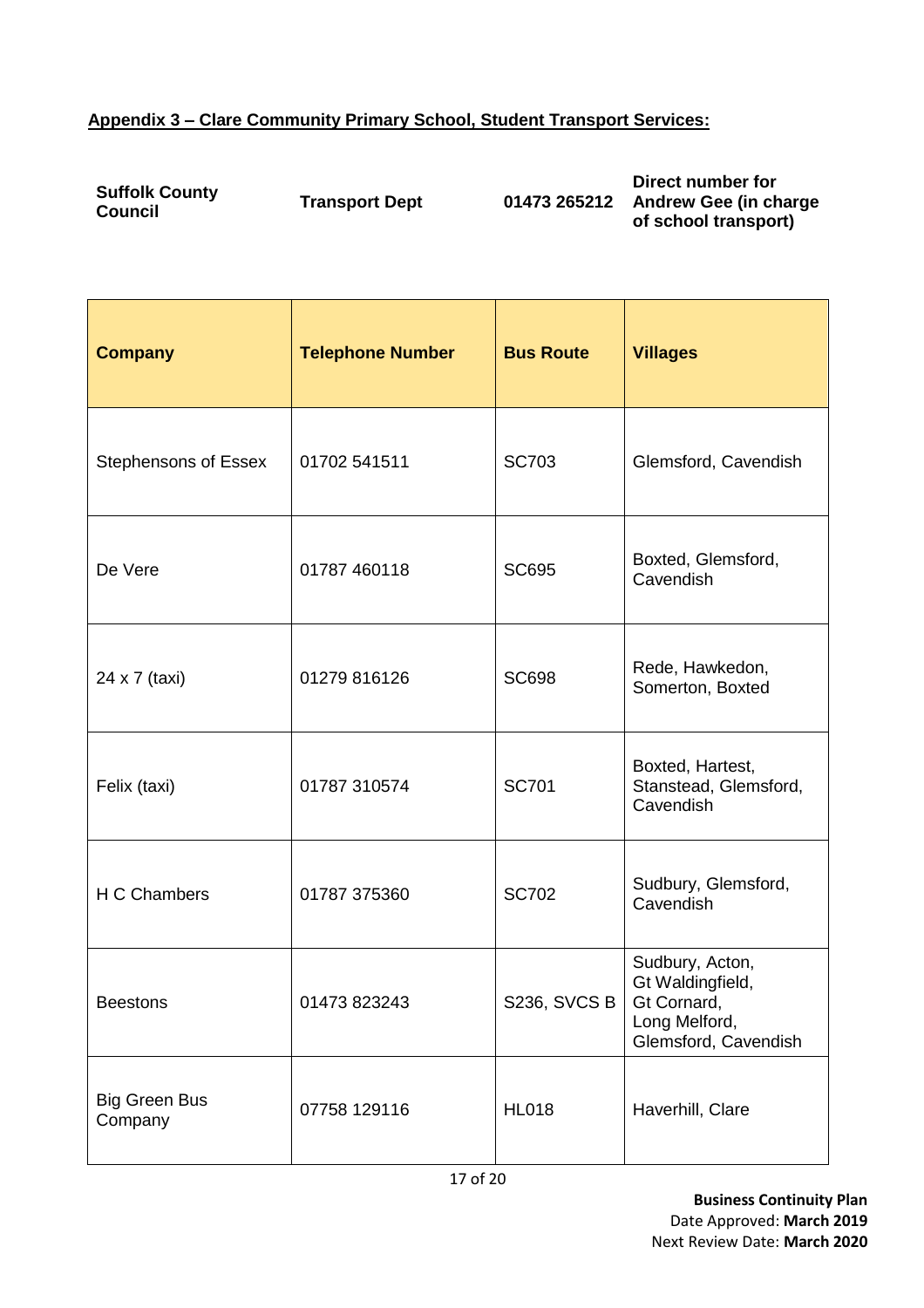## **Appendix 4 – Clare Community Primary School support services:**

| Ambulance                             | Headquarters, Cambridgeshire           | 999, or 0845 6013733             |
|---------------------------------------|----------------------------------------|----------------------------------|
| <b>Boiler</b>                         | Henry Martin & Sons.                   | 01255 428730 / 07889 448349      |
|                                       | Gas Heating engineers.                 |                                  |
| Doctor's Surgeries                    | <b>Clare Guildhall</b>                 | 01787 277523                     |
|                                       | Stonehall                              | 01787 278999                     |
|                                       | Glemsford                              | 01787 280484                     |
|                                       | Long Melford                           | 01787 378226                     |
| Drainage Authority                    | Anglian Water authority<br>emergencies | 0800 771881                      |
| Electrician                           | Tinley Anderson (Ken)                  | 07968 042001                     |
| Electricity                           | <b>Electrical Emergencies</b>          | 0800 3163105                     |
| <b>Environmental Health</b><br>Agency | St Edmundsbury Borough Council         | 01284 763233                     |
| Fire Brigade                          | Headquarters, Ipswich.                 | 999, or 01473 260588             |
| Fire alarms                           | <b>ADT</b>                             | 01603 274300                     |
| <b>Gas Supply</b>                     | <b>Gas Emergencies</b>                 | 0800 111999                      |
| <b>Generators/Plant Hire</b>          | <b>Turners Plant Hire</b>              | 01787 375265                     |
| <b>Glaziers</b>                       | <b>Homesafe Window Services</b>        | 01787 463712<br>24hr 07809295572 |
| Health & Safety<br>Executive          | Advice Line (office hrs)               | 0845 3450055                     |
| <b>Insurers</b>                       | Topmark (RPA Claims)                   | 03300 585 566                    |
|                                       | Willis Towers (RPA Risk Advice)        | 0117 9769 361                    |
| <b>Intruder Alarm</b>                 | <b>ADT</b>                             | 01603 274300                     |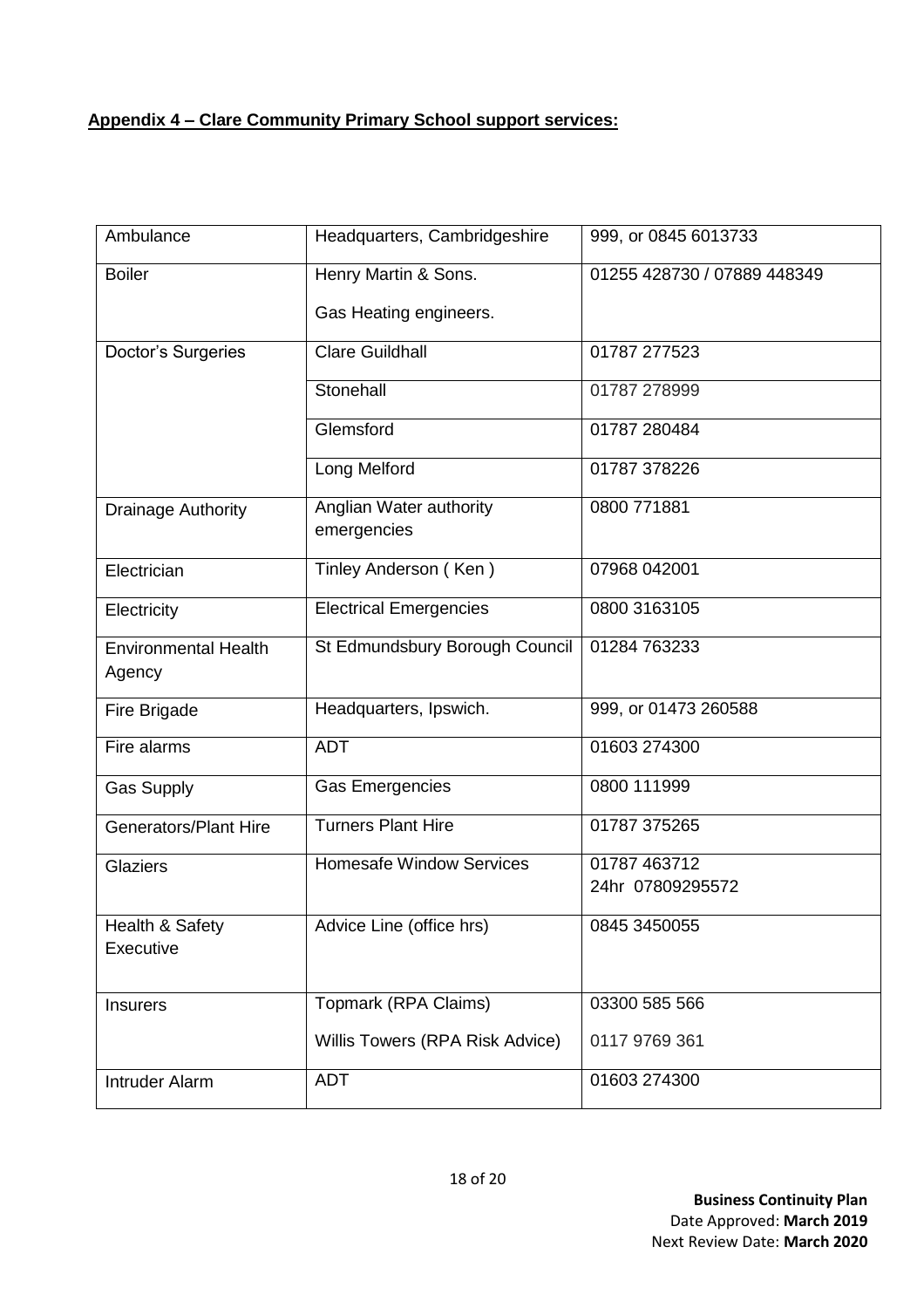| <b>Local Authority</b>      | <b>Suffolk County Council</b>   | 0345 6066067                    |
|-----------------------------|---------------------------------|---------------------------------|
|                             | Endeavour House, 8 Russell      |                                 |
|                             | Road, Ipswich, Suffolk, IP1 2BX |                                 |
| <b>Local Newspapers</b>     | <b>Suffolk Free Press</b>       | 01787 886911                    |
|                             | East Anglian Daily Times        | 01728 726535                    |
|                             | <b>Haverhill Echo</b>           | 01440 706009                    |
|                             | <b>Bury Free Press</b>          | 01284 757857                    |
|                             |                                 | 01473 250000 (main switchboard) |
| <b>Local Radio Stations</b> | <b>BBC Radio Suffolk</b>        | or                              |
|                             |                                 | 01473 340707 (newsdesk)         |
| Plumber                     | Henry Martin & Sons.            | 01255 428730 / 07889 448349     |
| Police                      | <b>Suffolk Headquarters</b>     | 999, or 01473 613500            |
| Roofing                     | <b>Cutts &amp; Cousins</b>      | 07909 902245                    |
| Site Manager                | <b>Sharon Roberds</b>           | 07450 607583                    |
| <b>Telephone Supplier</b>   | <b>APR Telecoms</b>             | 01953 713333                    |
| <b>Television Stations</b>  | Anglia Television Ltd           | 01603 615151                    |
| Temporary                   | Portakabin                      | 01904 68160                     |
| Accommodation               | <b>Complete Package</b>         |                                 |
| <b>Temporary Buildings</b>  | Portakabin                      | As above                        |